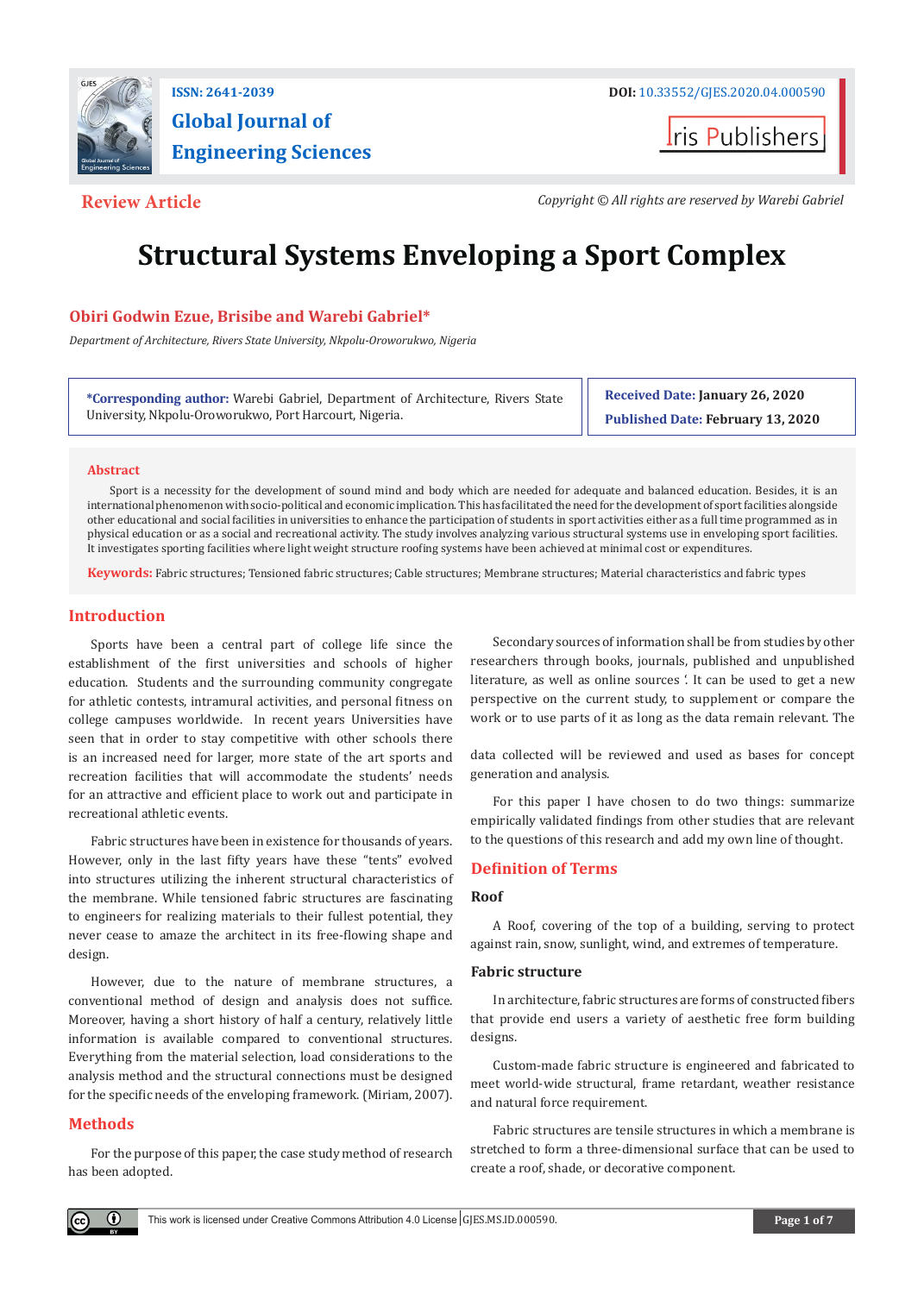#### **Tensioned fabric structures**

Tension fabric buildings are constructed using a rigid frame which can consist of timber, steel, rigid plastic, or aluminum and a sturdy outer membrane. Once the frame is erected, the fabric cover is stretched over the frame. The fabric cover is tensioned to provide the stable structural support of the building.

Fabric tensile structures is a stretched fabric material in surface tension formed to a three-dimensional surface that can be used to create a roof, shading, or decorative components by tensioning it to cables and it is constructed using a specialized fabric under tension to support self-weight and take care of the live load providing a very cost effective and covering a large distance without intermediate supports.

#### **Membrane Structures**

Membrane structures, encompassing both the tensioned fabric and the supporting structure, can span from 3 to 20 meters to spans more than 200 meters. For spans more than 200 meters, the fabric is supported by cables with steel or air so that unsupported span of the fabric is actually less than 30 meters. There are several systems adopted for tensioned fabric systems. While maintaining the concept of tension fabric design, each system is unique. These systems can be combined with each other to create interesting and even more complex designs. [1].

Membrane structures create spaces that are enclosed by tensioned membranes. At its simplest, a tent may be regarded as a membrane structure given its steel or fiberglass poles support a canvas or plastic membrane covering.

#### **Arch-supported structures**

The arch-supported membrane shape is comprised of a saddle with one curving boundary and three curving boundaries. This configuration is conceptually very pleasing since the membrane working in complete tension while the arch is ideally working in complete compression. These systems can be designed quite efficiently for spans of about 25 feet.

The interaction between the membrane and the arch, which create the saddle curvature of the fabric, allows adequate resistance against buckling for shorter span arches. In order to achieve this, the arch must be relatively stiff. Using tubular steel members with low bending stiffness is necessary [2].

#### **Structures with primary supports**

Saddle surfaces can also be created in the membrane by primary point supports that, unlike the arch-supported system, do not lie on the same plane. Care must be taken that the cable stays are in tension regardless the loading.

An example of primary point support structures is the simple cone structure that consists of a mast in the center of the membrane. This can be repeated in groups to enclose a larger area of space. Although this can fulfil many applications and provide the greatest range of shapes, the existence of a big structural element in the center of the utilized area can become awkward and obstructive [3].

#### **Ridge-and-valley structures**

The concept of ridge-and valley structures is based on the creating of slight saddle by laying cables in an adjacent pattern with opposing curvature. The membrane is created and restrained by the alternating ridge and valley cables.

The curvature created is quite small and therefore this type of structure cannot be realized in all situations. Many tests and loading scenarios must be reviewed before deciding the feasibility of this kind of design [3].

#### **Mast structures**

In tensioned fabric structures where the supporting structure consists of masts, fabric is suspended from cables hung off masts or other compression elements. This kind of system is ideal for long span roofs. There are many forms of mast structures. The main three forms are the following: masts with hinged supports stabilized with cable stays, masts with hinged supports stabilized by the membrane and masts with fixed supports.

The masts must support both axial loading and lateral wind and dead loads (for angled masts). To resist buckling, which the masts are highly susceptible as a result of the axial forces increasing structure the moment stresses, the masts are constructed in lattices. The hinged base must be able to initially roll when the masts rotate, but after 2 degrees of rotation, the hinge must be able to slide. Care must be taken through construction and materials to ensure that excess friction does not impede this action [1].

#### **Case Study: The bird nest Beijing Olympic Stadium:**

Owner; Chinese Government

Designed by Herzog and Meuron, Structural engineer; Arup

Location; 1 National Stadium South Road, Beijing, Chine.

Capacity; 91,000 (2008 Olympic), 254,600sqm

Height; 70meters, Width; 296meters, Length; 320meters

Structural Engineer; Ove Arup & Partners.

Construction; 12.2002-06.2008

Cost; \$300m

Inauguration; 28.06.2008 (Figure 1)

The floor layout of the bird next Beijing Olympic Stadium. The structure defines an intermediate space between the plaza and the field, the randomness of everyday life and the ritual of performance. Restaurants, bars, shops and lavatories are integrated within the maze of the columns at different levels, giving spectators the experience of moving though a benign version of a Piranesi prison, even as they satisfy prosaic needs (Figure 2).

The loads at each intersection are split between the members and transferred downward. The red points indicate the transfer connections were load impact is felt most significantly. The roof of the bird nest stadium is covered with a double-layer membrane structure (on rigid steel support), with a transparent ETFE (ethylene tetra-fluoro-ethylene) membrane fixed on the upper part of the roofing structure and a translucent PTFE (poly-tetra-fluoroethylene) membrane fixed on its lower part.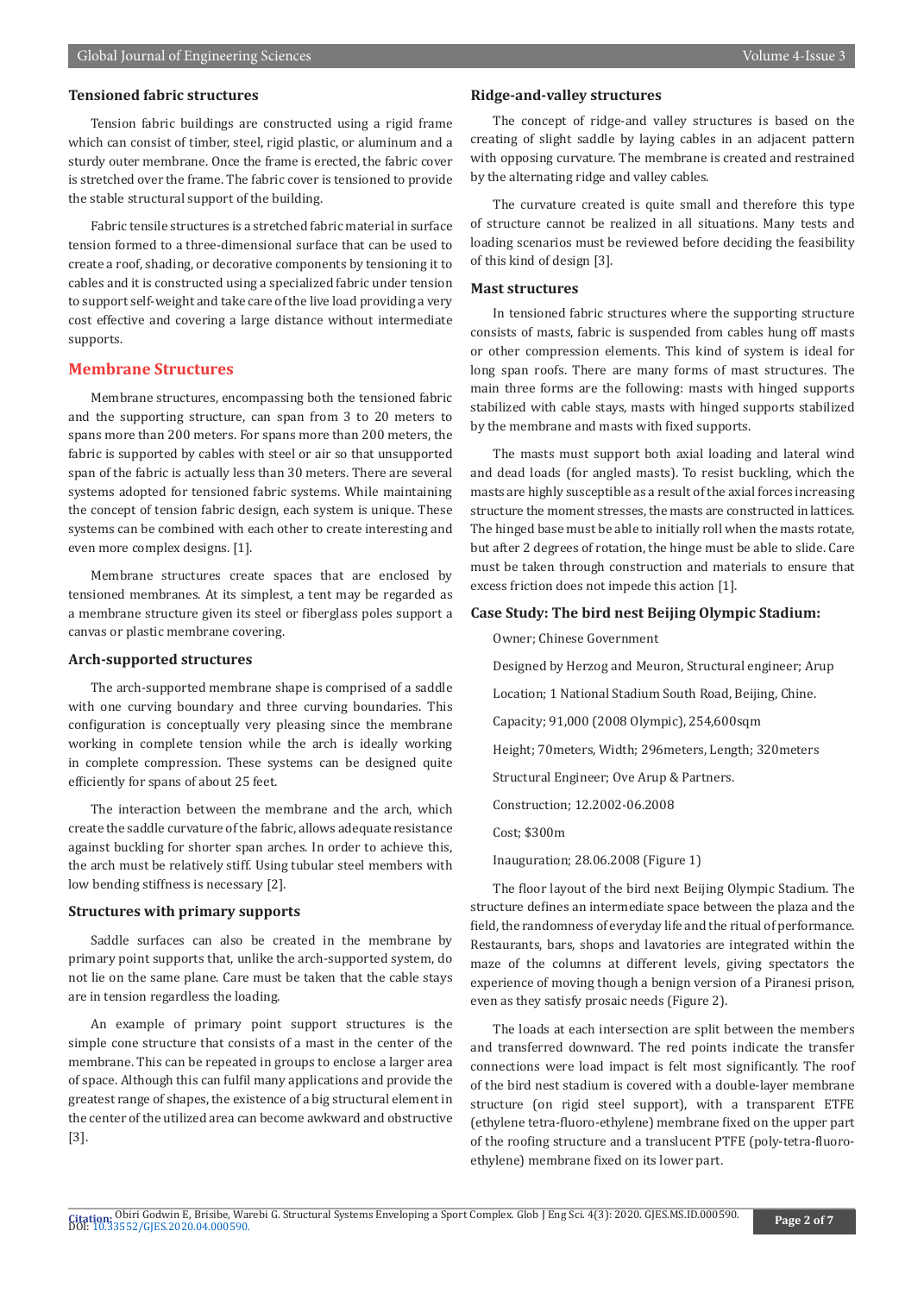

**Figure 1:** Floor plan. Photo: Michael Webb © The Architectural Review.



A PTFE acoustic ceiling is also attached to the side walls of the inner ring.

The spaces in the structure of the stadium are filled with inflated ETFE cushions. On the façade, the inflated cushions are mounted on the inside of the structure where necessary, to provide wind protection.

#### **Material Characteristics**

The selection of membrane material is important to the successful design of the tensioned fabric structure. The material contributes to the structural function of the system, as well as other important properties involving durability, insulation, light transmission and fire protection. Also, the membrane component of the structure determines the long-term appearance of the structure for it is the most visible element of the structure.

Currently, glass and polyester laminates, composites and fluoroplastic films are most popular. When selecting a membrane, the most important qualities to consider are the mechanical tensile strength and the elastic properties. Due to this, 90% of all weatherproof tensile fabric structure projects have used the following three specific membrane materials: Polytetrafluoroethylene (PTFE), polyvinylchloride (PVC) and

ethylenetetrafluorethylene (ETFE) [2]. These materials are preferable in tensile fabric structures for an array of reasons. Not only do they have the structural ability to support such structures, these materials have been in use for the past 50 years and therefore behaviour data of these materials are abundant. These materials have become standardized and therefore the ease of acquiring and designing for these materials are higher than others.

#### **Membrane Criteria**

There are several parameters to consider when selecting the type of membrane fabric to employ. Of these, the most important are the mechanical properties, durability, light transmission, fire resistance and economic feasibility. For common materials used in practice, such as PTFE and PVC, material behaviors and characteristics have been well recorded. However, for newer materials and innovative applications, there are a wide range of tests that can be performed to get an idea of the properties and qualities of the material.

#### **Mechanical properties**

The mechanical properties of most importance to the designer are the tensile strength, which measures the force required to rupture the material, tear strength, which is the resistance to propagate an existing tear, and elastic properties, such as stiffness, which is the relationship between the modulus of elasticity and the area of the cross section of fibers [4].

#### **Durability**

The life span of the membrane structure strongly depends on the durability of the membrane fabric. Its durability is greatly influenced by the resistance to degrading from UV radiation and wicking, attacks from organic matter, and the maintaining of seam strength. Vandalism and soiling can also affect the durability of the membrane [4].

#### **Light transmission**

When designing a tensioned fabric structure, great consideration is given to the light transmission, absorption and reflection of the structure. This will ultimately affect the appearance and some aspects of the energy behaviour of the structure [4].

#### **Fire resistance**

Fire resistance is also an extremely important factor for safety. All materials are required to undergo the following standard fire tests: NFPA 701 Fire Tests for Flame-Resistant Textiles and Films (NFPA 1999).

#### **Fabric Types**

The oldest and most commonly used fabrics are coatings or laminates over polyester fabric. Different kinds of coatings are employed for different desired characteristics [4].

#### **Polyvinylchloride (PVC) - coated polyester fabric**

Polyvinylchloride (PVC) coated polyester fabrics have been used and tested since the 1960's. The wide use of this material is due to their low cost, as well as their ease of handle. However, their life expectancy is only 10-15 years and fire ratings can be improved. The PVC coated polyester has tensile strength from 350 MPa to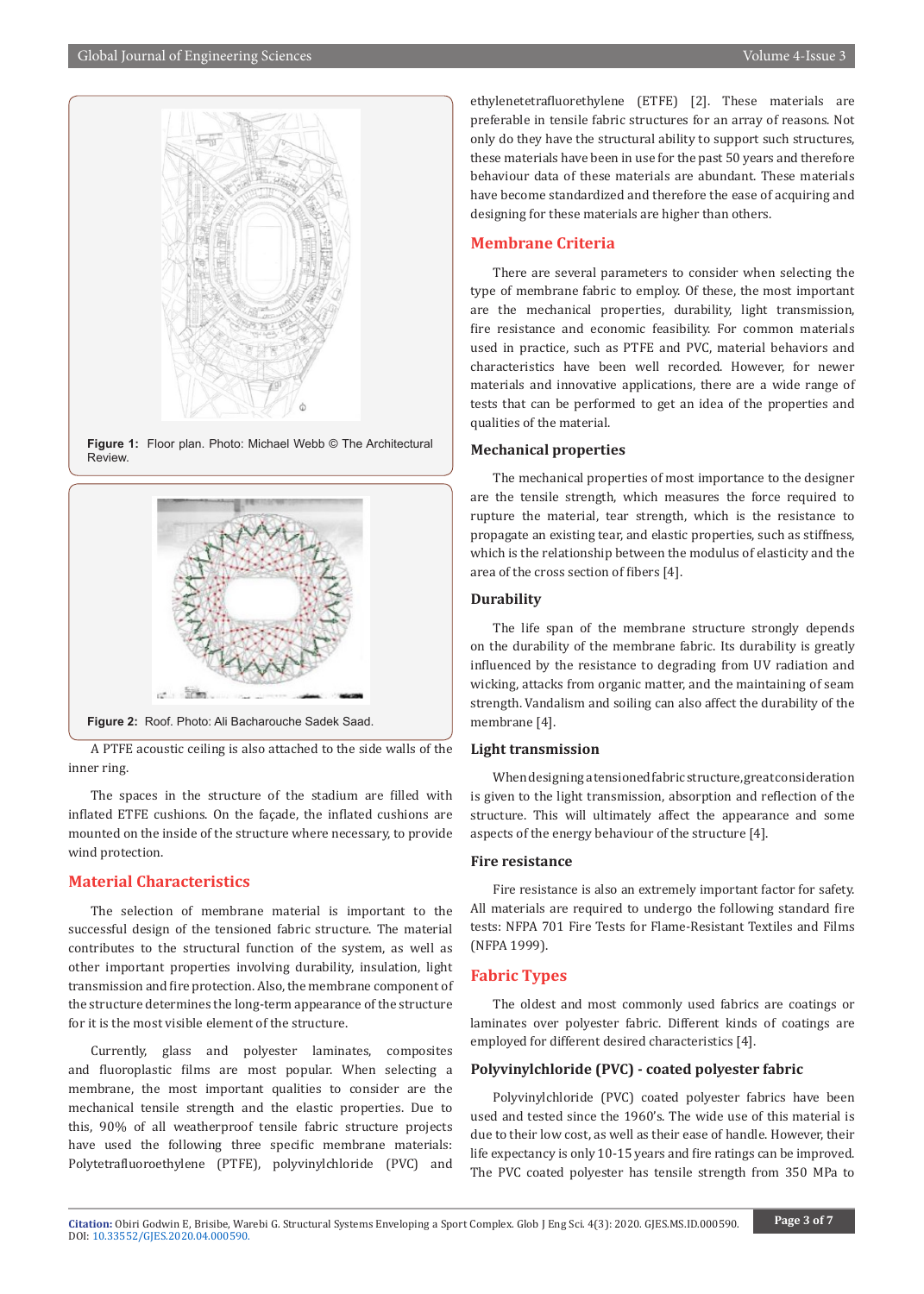1,200 MPa and a strip tensile strength of 3,100 N/5cm to 5,800  $N/5$ cm for membranes weighing  $800$ g/m<sup>2</sup> to  $1,100$  g/m<sup>2</sup> [2].

The prestress levels of PVC coated polyester fabric range from 1-4 kN per meter [5]. The PVC coating helps the material to achieve high tear strength for the soft PVC chains around the fibres at the tear to resist further tearing. PVC also has moderate stiffness as well as moderate behaviour to creep. Although this at times requires pretensioning of the fabric, the moderate behaviour to creep allows for some flexibility in matching fabricated components and small errors in fabrication will not result in overstress or wrinkles in the fabric.

PVC-coating protects the fabric from UV radiation degradation for roughly 10 to 15 years [2]. Although additional topcoats to protect from UV radiation can prolong the life span of the fabric, it is not very effective. PVC coated polyester can achieve light translucency of up to 22 percent and although this fabric is not deemed incombustible, it is classified as a flame retardant. Due to the fact that high temperatures create holes in the material that allow the smoke and heat to dissipate through the membrane, its incombustible nature can add to the overall safety of the structure in a fire hazard.

#### **Polytetrafluoroethylene (PTFE)- coated fiberglass**

Another type of membrane fabric commonly used in practice is Polytetrafluoroethylene (PTFE)-coated fiberglass. This material was developed in 1969 when fiberglass fabric was coated with Teflon resin. This new material advancement was a landmark in time for tension fabric structures for it was incombustible, resisted soiling and promised a more durable and therefore longer life span to membrane structures. However, this material was very expensive and had a low resistance to cracking compared to PVC coated polyester fabric. Therefore, PTFE-coated fiberglass became the material to use in long-lasting iconic architectural applications, while PVC-coated polyester fabric continued to be used for temporary, portable structures that can withstand the effects of being repeatedly erected.

The mechanical properties of PTFE coated fiberglass are 3,500 MPa and the strip tensile strength range from 1,600 N/5cm to 8,800 N/5cm. These strengths allow membranes to stretch long spans with minimal curvature. However, the tear strength of PTFE-coated fiberglass is relatively low, having only 80 N to 550 N of strength to resist tears from propagating. The prestress levels range from 6-8 kN/m, 4-6 kN/m and 1-2 kN/m for heavy, light and light lining PTFE coated fiberglass fabrics, respectively [5].

Case studies have proved that PTFE-coated fiberglass fabric has an expected life span of over 30 years. Structures inspected at 30 years of age have no need of replacement due to wear and degradation. The several coats of PTFE make the fabric nearly unsusceptible to any damage due to UV radiation as well as chemical attack and wide temperature variation. In one case study of the La Verne structure erected in 1973, pre-stress levels of the fabric remained relatively uniform and near the original levels after 6 years [2]. This shows that the fabric does not creep and distort over time. In fact, the creep was measured to be only a third of its PVCcoated polyester fabric counterpart. However, there are negative

aspects of this material. Since PTFE-coated fiberglass fabric has low tear strength, its vulnerability to tears and rips due to vandalism and structural overloading increases substantially. Also, fiberglass is vulnerable to wicking from edges exposed to water. However, this can be mitigated by water-repellent coating. The cost of PTFEcoated fiberglass fabric is quite expensive.

#### **Ethylene-tetra-fluorethylene (ETFE) film**

Films are also used to make up a membrane fabric. In actuality, although the films do not depend on any property of the woven fabric in the middle, without it, it cannot be considered a fabric. One commonly used film is ethylene-tetra-fluoroethylene polymer (ETFE). The tensile strength of 0.1mm thick film is 225 N/5cm-only 5% of PVC and PTFE-coated fabrics. These films continue to creep under load, unlike the PTFE-coated fiberglass fabric. The film yields after elongating 3% and ruptures at 200% of its original length [2]. This behaviour gives ETFE film very high tear strength. It is possible to use composite woven fabric in between the film to increase the overall tensile strength.

Although there are limited tests, films, which exclude the performance of the woven centres, can be expected to endure 15 years facing the environmental elements.

However, the durability, as well as the light transmission, fire resistance and cost, all depend greatly on the scale and design of the material and structure (Figure 3&4).



**Figure 3:** Section. Photo: Ali Bacharouche Sadek Saad.



**Figure 4:** Section. Photo: Michael Webb © The Architectural **Review**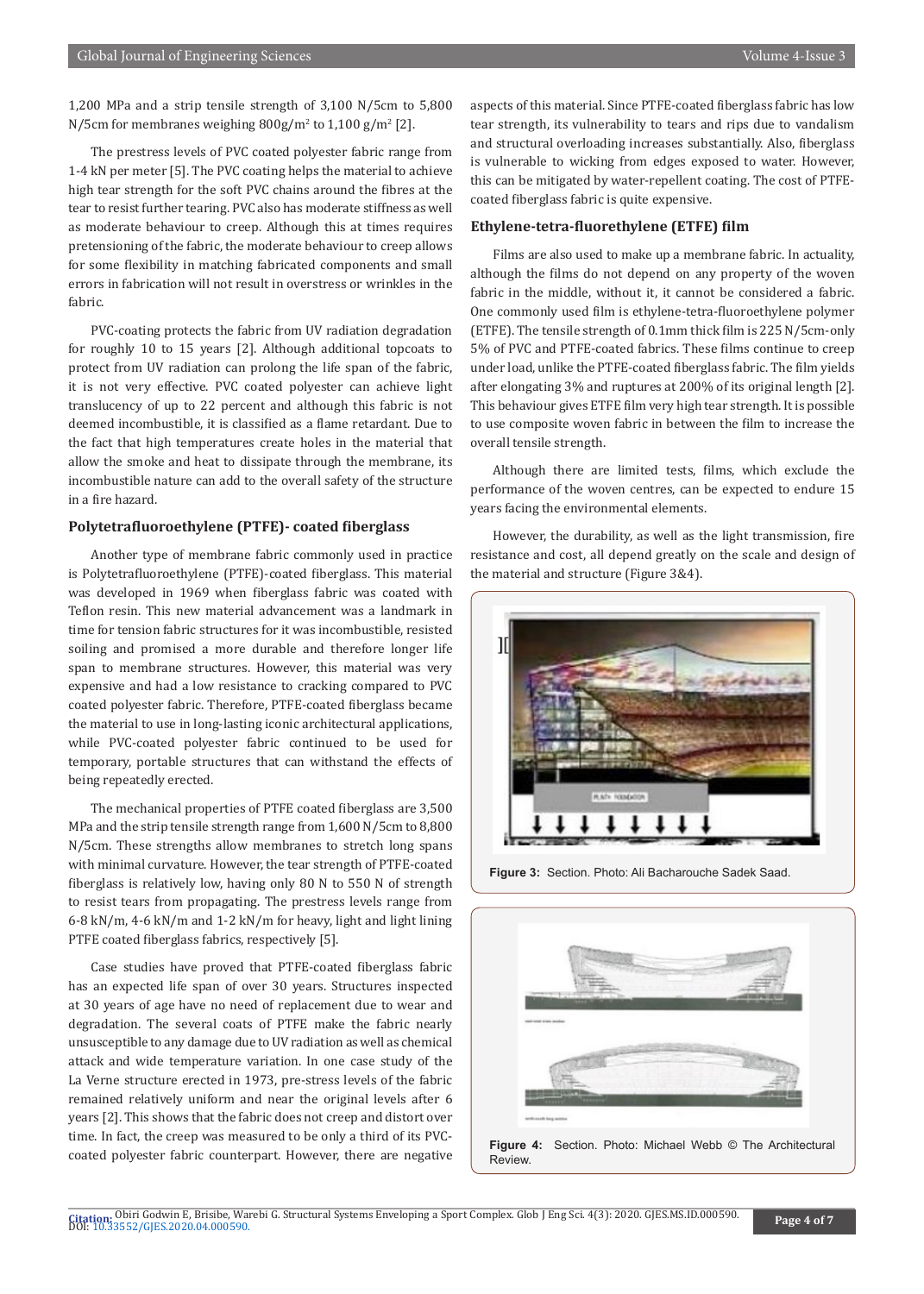The core portion of the building carries the dead load of the concrete structure as well as the live load of people totaling to 13,122 tons. The load id transferred directly to the plinth foundation as distributed load.

### **Horizontal Load**

The structure must resist a total of 56,625 tons of vertical load. The Steel structure itself must resist its own load of 42,000 tons and 11,625 tons of live load, totaling in 53,625 tons. The Plinth type of the foundation is essential to carry such a load, which is evenly distributed.

Each member of the steel "Nest" is designed carefully to carry its own weight of 42, 000 tons loads. The overall shape appears to be random, but it follows strict geometric rules.

The loads at each intersection are split between the members and transferred downward as indicated below (Figure 5).



![](_page_4_Figure_8.jpeg)

![](_page_4_Figure_9.jpeg)

The red points indicate the transfer connections were load impact is felt most significantly. The below image identifies the primary and secondary members. the secondary members had to be welded on two sides of primary members. The steel envelope is constructed of 22.5 miles of steel and it took about 700 welders to complete the task (Figure 6).

The core portion of the building carries the dead load of the concrete structure as well as the live load of people totaling to 13,122 tons. The load is transferred directly to the plinth foundation as distributed load.

#### **Lateral Loads**

The massive steel structure resists lateral loads in a similar manner as the horizontal ones. In addition, instead of the loads hitting the structure and following it downwards and upwards it is broken down through the lattice of steel while being weakened and providing natural ventilation in the building [6-9].

The structural elements mutually support each other and converge into a spatial grid-like formation, in which facades, stairs, bowl structures and roof are integrated (Figure 7).

#### **Earthquake Loads**

The Beijing National Stadium was designed with earthquake loads in mind, because Beijing is prone to seismic events. The outer steel structure is completely separate from the inner stadium seating area and is placed 50 feet apart. this placement allows the two structures move independently in case of an earthquake. Steel has a rather high modulus of elasticity as compared to the concrete, therefore the entire outer structure could be put together as a unit and withstand earthquakes. The core of the stadium was constructed out of the pre-cast reinforced concrete. Because concrete has significantly lower modulus of elasticity, it was decided into eight individual sections. this division allows each portion of structure to move independently of the other in case of seismic motion causing minimal amount of damage (Figure 8).

First set of 24 beams in the form of trusses encircling the concrete bowl. The stadium is earthquake proof 1000 tons each.

The second set of beams fills in the empty spaces of the beams of the first set, they link all the beams to form a braided structure. The Beijing Bird Nest is designed to withstand earthquake rated at 8.0 on the Richter scale.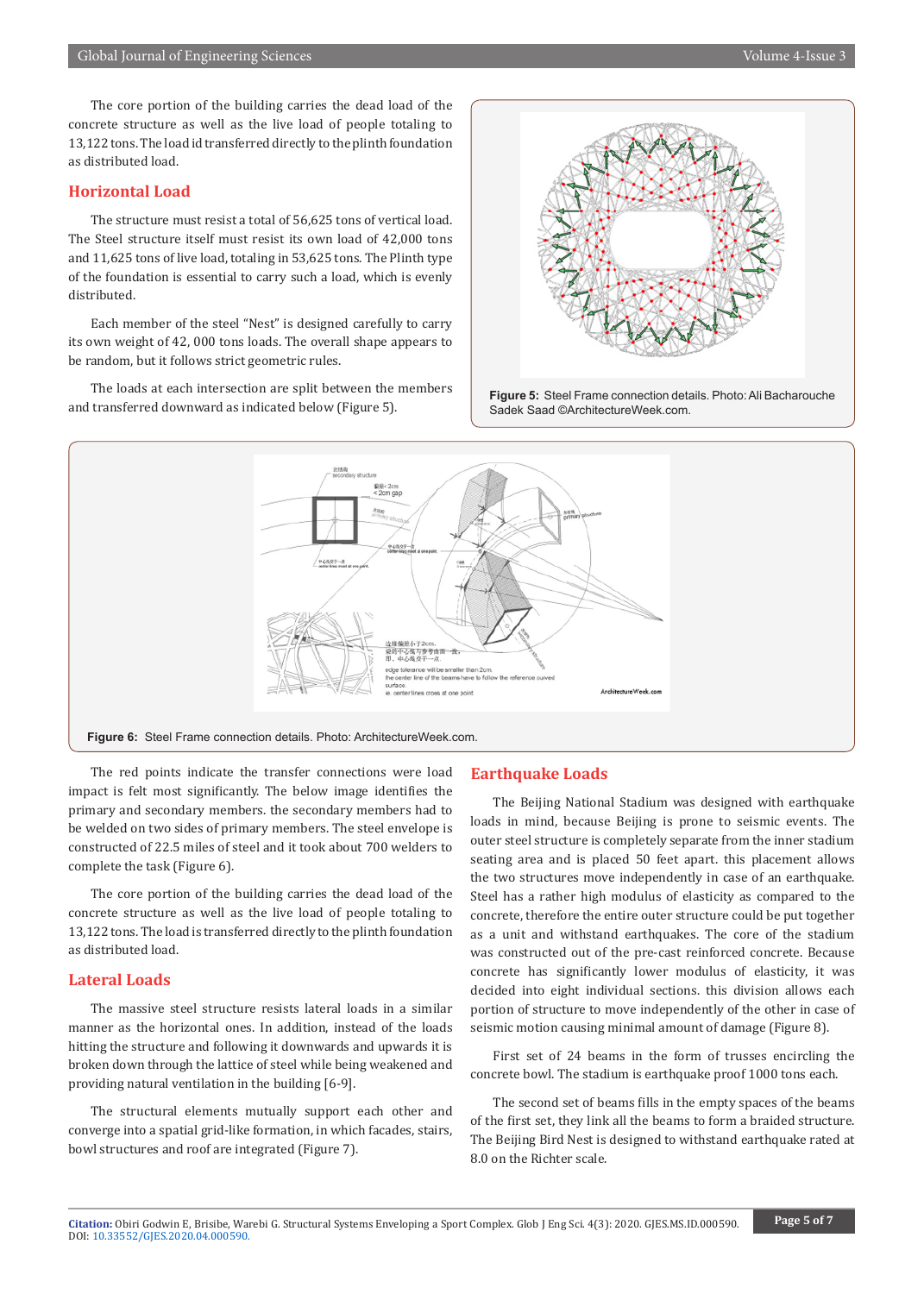![](_page_5_Picture_2.jpeg)

**Figure 7:** Steel Structures. Photo: Ali Bacharouche Sadek Saad.

![](_page_5_Figure_4.jpeg)

A third set of beams support the stairways that connect the multiple levels and provides a frame for the roof membrane covering [10,11] (Figure 9).

The stadium uses geothermal energy to chill and heat water that runs through the HVAC system. The piping to do that is located beneath the main athletic field.

![](_page_5_Picture_7.jpeg)

**Figure 9:** Sustainability in the building. Photo: Ali Bacharouche Sadek Saad.

Maximum amount of natural lighting as possible. The membrane provides rain and wind protection. It also saves energy. Sunlight filters through the roof to light the building and keep noise in.

#### **Conclusion**

Though the sport complex is not a new building type, but the information was sort, so as to gain knowledge. It is hoped that the sport facility will enhance the development of sport in its environs and also make it possible for people to participate actively in sporting activities.

This research work has identified critical dimensions from

which sports participation can be improved, with the ultimate aim is to provide a permanent solution to the infrastructure related concerns of sports and thus to highlight the effects of modern materials and methods in enveloping modern-day design and construction of sport infrastructure, and improving participants well-being in this facilities. As such, it improves the already existing bulk of knowledge on modern day roofing materials and sports infrastructural concerns. it has also primed new dimensions of thought for knowledge discovery and the further promotion of research as it suggests the opportunity for the provision of facilities for human kinetics and physical education studies and practice.